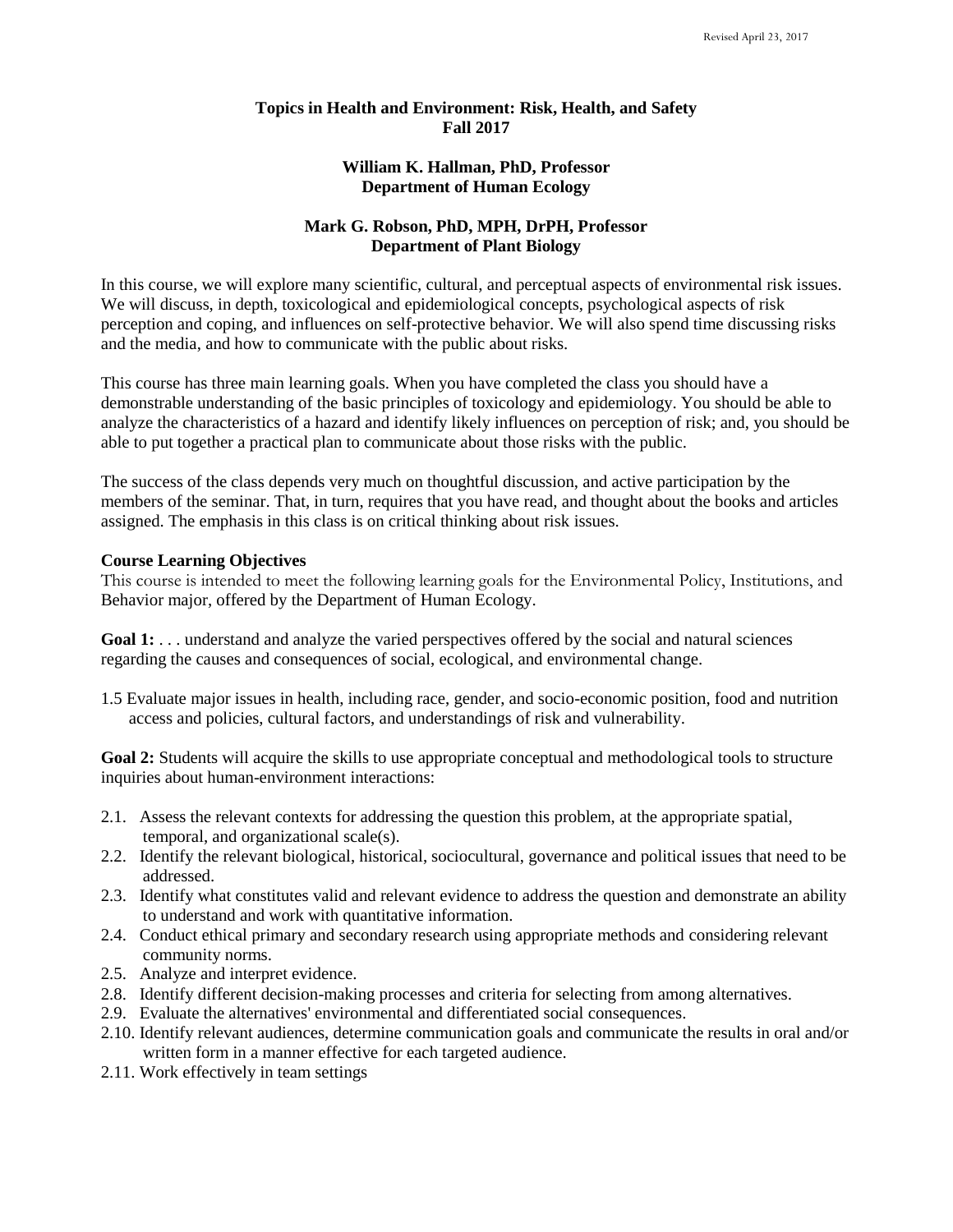**Goal 3:** Students will undertake their work guided by ethical considerations. They will identify their own values with respect to environmental, health, and food issues. They will evaluate and address the ethical dimensions and implications of related problems, assessments, plans, and communication, including their differentiated social impacts.

For more about these goals, see:

[http://humanecology.rutgers.edu/Documents\\_PDF/Learning%20Goals%20EPIB.pdf](http://humanecology.rutgers.edu/Documents_PDF/Learning%20Goals%20EPIB.pdf)

### **Attendance**

Class meets Tuesdays from 10:55 to 1:55 in Blake 131. Please arrive on time, and silence your cell phones and put them away for the duration of class time. Attendance is mandatory. Missing more than one class for reasons other those permitted under Rutgers guidelines (serious illness, confidential, or sensitive personal reasons, religious observance, participation in Rutgers-approved activities) can result in a reduction in your final grade. Missing three classes will result in a failing grade. If you will be absent from a class for any reason, please report your absence through the University Absence Reporting Website <https://sims.rutgers.edu/ssra/>. The University also recommends that you contact your professors directly to let them know of your absence.

### **Grading**

Grading will be based on class assignments/homework (10%), two exams, (40%), written group projects (40%), and oral presentations (10%).

### **Books/Readings**

You will need to purchase one book: The Dose Makes the Poison: A Plain-Language Guide to Toxicology, 3<sup>rd</sup> Edition (Paperback) Publisher: Wiley; (2011). You will read most of the chapters in the book and will answer questions related to them, so this is not simply optional reading material. Used copies are available on Amazon. Just make sure to get the **third** edition. All other readings are available through the Ecompanion site for the course: [https://ecollege.rutgers.edu.](https://ecollege.rutgers.edu/)

### **Class Assignments**

Because reading and thinking about the material before class is so important, we are providing some incentive (beyond your own insatiable thirst for knowledge) to do both. As part of your overall grade, you will be required to submit answers to questions about the material using the Ecompanion *drop box.* You are required to print out your answers and to bring them to class so that you may refer to them and take notes as we talk about important issues. We expect a submission for each chapter or article *before* the class date assigned. No late assignments will be accepted. All of the articles will be available in electronic form.

### **Group Projects**

In addition to the chapters and articles assigned to the entire class, each seminar member will be assigned to a group with a specific risk topic to review, summarize, and discuss with the class on a particular day. The assignment for the group is to prepare a written summary of the main scientific, social, political, and communications issues related to their problem. Based on their written summary, the group will design risk communication materials to address the problem and present these to the class.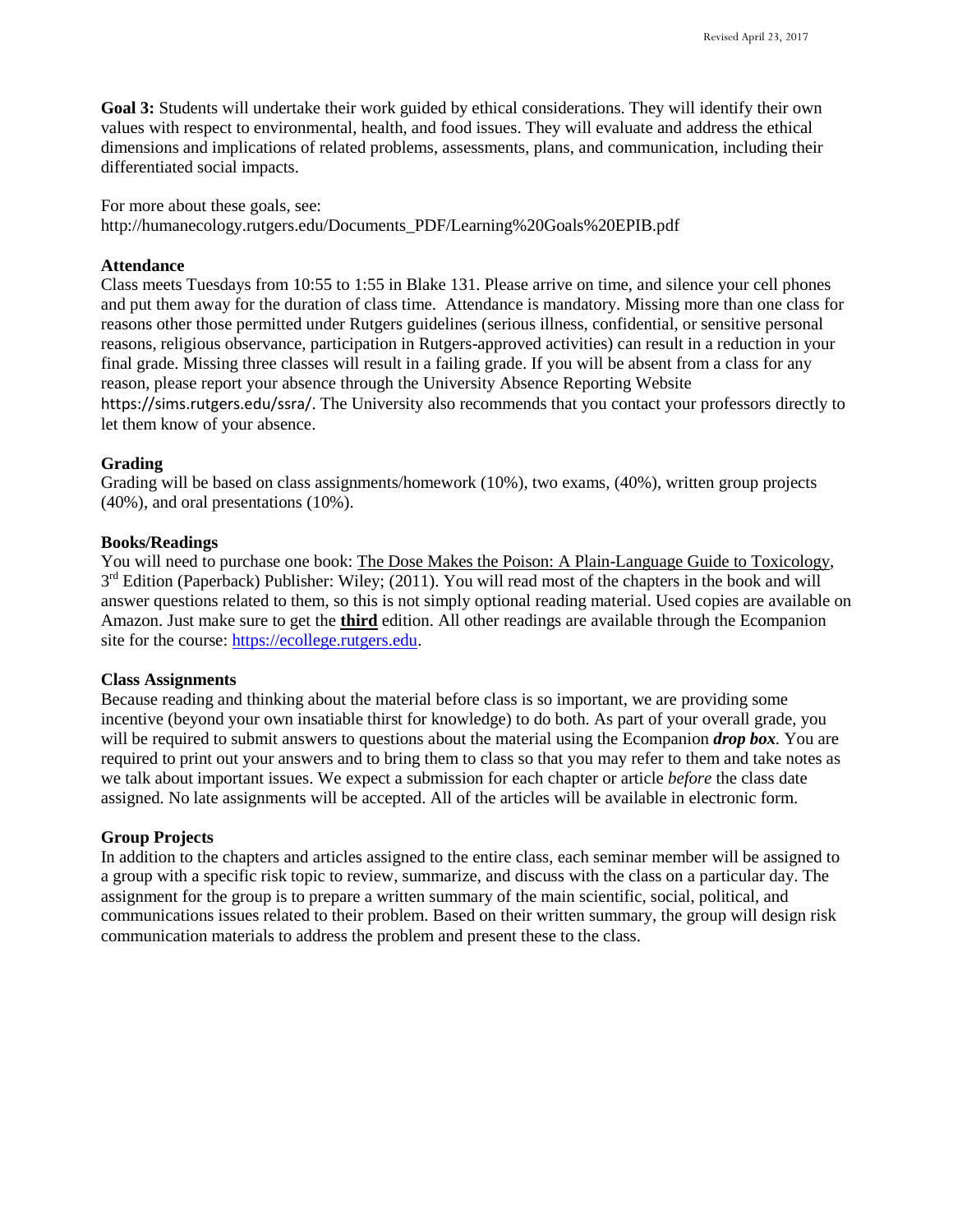We will use American Psychological Association (APA) formatting for references in all written reports. For guidance in how to use APA formatting see: [http://libguides.rutgers.edu/writing.](http://libguides.rutgers.edu/writing) Please refer to the group project rubric for other details.

#### **Academic Honor and Integrity**

Plagiarism will not be tolerated in any form. This includes the improper citation of materials from any source, including the Internet. If you have any questions about how to properly attribute information, words or ideas produced by others, please bring them up in class; chances are that others have the same questions.

The Rutgers University Policy on Academic Integrity considers cheating, fabrication, facilitation of academic dishonesty, plagiarism, and the denial of access to others of materials or information as violations of academic integrity. All violations will be dealt with according to the procedures described in the policy found at [http://academicintegrity.rutgers.edu/.](http://academicintegrity.rutgers.edu/) The consequences of violations of academic integrity range from loss of class credit to expulsion from the University.

# **Contact Information**

Dr. Hallman's office hours (202 Cook Office Building) are by appointment. Dr. Hallman's office number is: 848-932-9227. His email is: [hallman@aesop.rutgers.edu](mailto:hallman@aesop.rutgers.edu)

Dr. Robson's office hours (263 Foran Hall) are by appointment. Please contact Ms. Long at 848-932-6371 o[r long@aesop.rutgers.edu](mailto:long@aesop.rutgers.edu) for an appointment. Dr. Robson's e-mail i[s robson@aesop.rutgers.edu](mailto:robson@aesop.rutgers.edu) his number is: 848-932-6276.